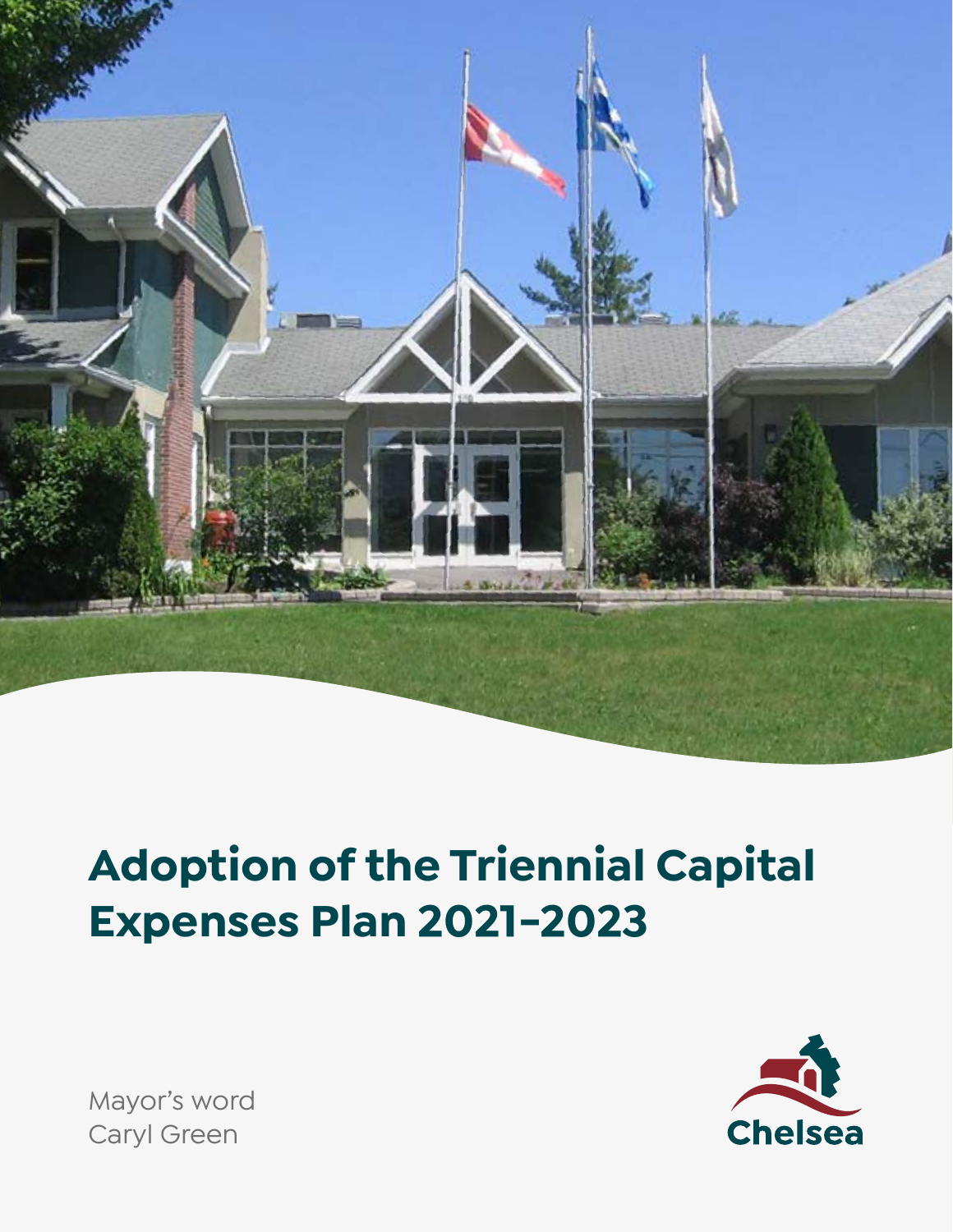

Dear residents,

As we do each year at this time, the Municipal Council adopted its Triennial capital expenses plan (TCEP) tonight for the next three fiscal years, 2021 to 2023. The TCEP enables us to choose, prioritize, and plan upcoming investments.

For this TCEP, Council made choices with the goal of increasing the debt as little as possible, while keeping our infrastructure up to date. Accordingly, we had to make difficult choices in order to adopt a realistic and balanced three-year plan based on our needs and our ability to pay. In addition, with the increase in revenues generated by new developments in the center-village, Council decided it was important that we pay as many expenses as possible out of the operating budget.

The TCEP we adopted today includes total investments of **\$20,258,385** divided over three years as follows:

- 2021: **\$16,192,500**
- 2022: **\$2,779,040**
- 2023: **\$1,286,845**

A number of means, including subsidies and contributions, will be used to fund these investments.

- Contributions and subsidies: **\$1,257,750**
- Taxpayer debt payable by all: **\$15,922,385**
- Taxpayer debt payable by sector: **\$1,660,000**
- Amount funded by the Municipality: **\$1,418,250** (parks and recreation fees, working capital, operating budget, and appropriated surplus)

# **The Council's priority projects**

Council focused on the same three priority projects as in recent years. These projects are the Community Trail along the Gatineau River, the rebuilding of Chemin du Lac Meech and the rebuilding of Chemin de la Rivière, all with regard to active transportation, wherever possible.

## **Community Trail**

#### **Development and signage work:**

- $\cdot$  \$482,750 (2021)
- $\cdot$  \$58,500 (2022)
- $\cdot$  \$35,000 (2023)

Contribution from Voie Verte Chelsea: **\$64,000**

Contribution in the amount of **\$107,000** from the *Ministère de l'Éducation et de l'Enseignement supérieur* under the *Programme de soutien à la mise à niveau et à l'amélioration des sentiers et des sites de pratique d'activités de plein air.*

I am very pleased to say that the work on the Community Trail is almost completed. Much work has been carried out over the past few years, including the removal of rails and ties, decontamination of certain areas, stabilization of the Welka sector, etc.

In 2021, the final touches will be added by completing the signage, installing guardrails along certain curves and finishing the stone dust foundation. However, you can already enjoy the community trail since most of the work is now completed!

I would like to thank Sentiers Chelsea Trails and Voie Verte Chelsea for their work and contribution over the past few years. They have worked to reduce the financial burden of this project by seeking sponsorships and grants. On behalf of Council and all residents, thank you!

#### **Chemin du Lac Meech**

#### **Dunlop to O'Brien Beach**

- Professional fees:
- **\$100,000** (2021)
- **\$70,000** (2022)
- Road work: **\$799,540** (2022)

#### **O'Brien Beach to the road's end**

- Professional fees:
- **\$200,000** (2021)
- **\$125,000** (2023)
- Road work: **\$642,845** (2023)

Rehabilitation work on Chemin du Lac Meech started several weeks ago between parking lots P8 and P9, so the contract of \$4.3M for this section was awarded this year. Rehabilitation of this section will be finished by summer 2021.

Following this, the section between Chemin Dunlop and O'Brien Beach will undergo partial repair, including the addition of wider paved shoulders for cyclists. For now, only partial repairs will be carried out in order to extend the road's useful life while we wait for assistance from the federal government or identify applicable subsidies. We wanted to be able to build a bicycle path the entire length of this section but, without a subsidy, the costs were too high.



In 2023, Council unanimously suggested that the section between O'Brien Beach and the end of the road be resurfaced with gravel. We strongly believe that the use made of the road by users of Gatineau Park and those travelling to and from the Prime Minister's residence requires a contribution from the federal government. Without financial assistance, we cannot absorb a complete rebuilding of this section since the estimated cost of approximately \$11 million is beyond our ability to pay. We will therefore continue to examine the various options between now and 2023. A public consultation will be held early next year with the residents of the sector.

### **Chemin de la Rivière**

• Rebuilding of Chemin de la Rivière: **\$10,310,000** (2021) (Plans and quotes already awarded)

Last year, Council commissioned a geotechnical study that reported the presence of soil which is susceptible to frost heave. This type of soil is particularly susceptible to temperature changes and makes the road more prone to swelling and cracking. This will add substantially to the cost estimate we made last year. To address this and ensure the road is passable for the next 25 years, we must completely revise the construction method that was initially planned.

More specifically, partial rehabilitation work will be carried out on the section of the road between Route 105 and Chemin Campbell. Wider paved shoulders will also be built to provide a dedicated area for pedestrians and cyclists. Unfortunately, given the topography of the road, the cost of adding an active transportation lane was disproportionately high.

Full rehabilitation work will be carried out on the section between Chemin Campbell and Chelsea's northern boundary with a shared roadway.